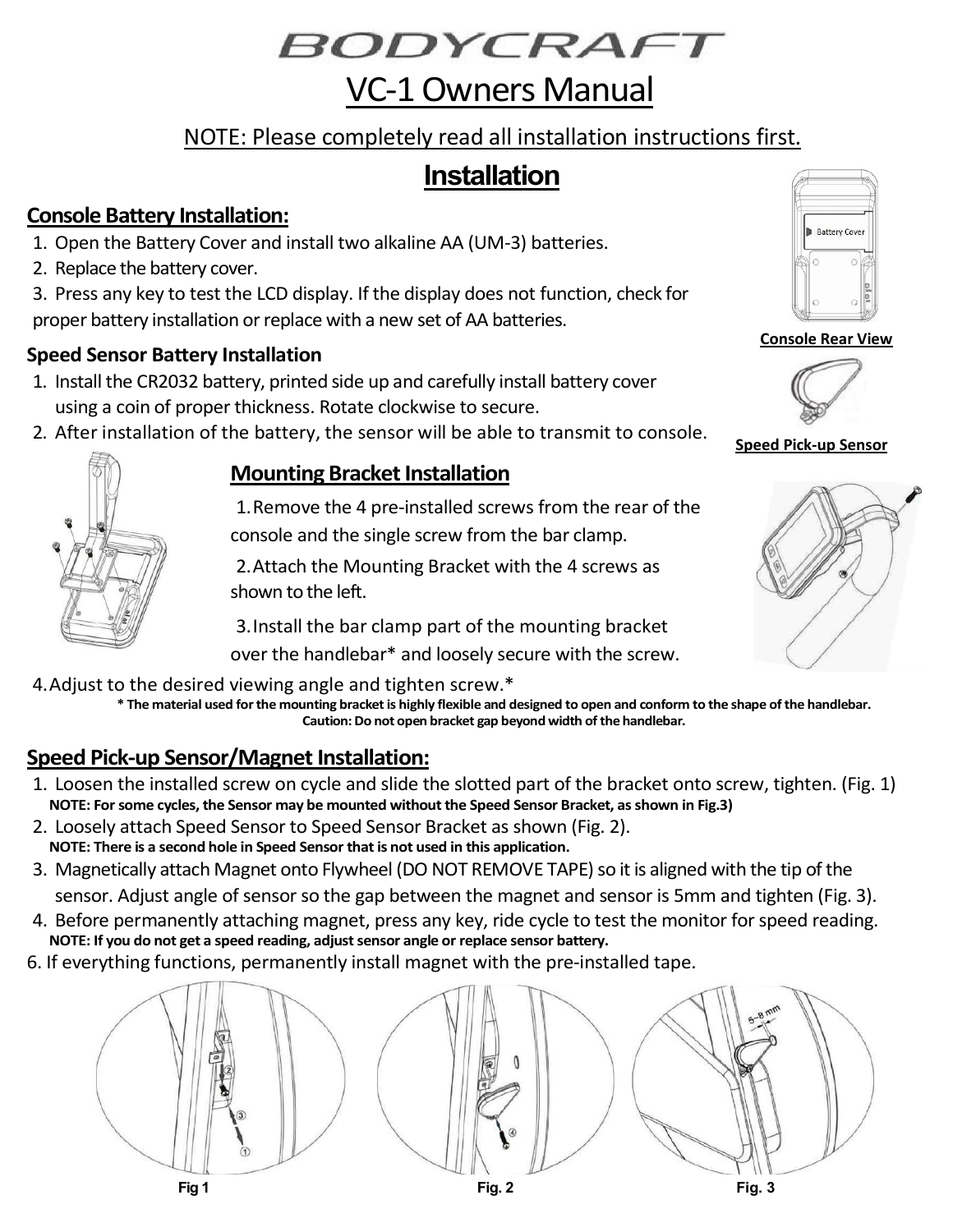# **Operation Guide**



## **Quickstart**

1. Press any key to power-up console. Begin workout, all values will count from zero.

## **Set Time OR Distance Goals**

- 1. With the console on, press the ENTER key to set time goal\* or press ENTER again to set distance goal. **NOTE: If the speed or distance display a number other than zero, press and hold ENTER/RESET for 5 seconds.**
- 2. Use the UP and DOWN keys to set the desired time or distance goal and press ENTER to set goal. **NOTE: If the ENTER key is not pressed, the setting will lock automatically after 15-30 seconds.**
- 4. When the time or distance goal is achieved, the computer will beep. Press any key to stop sound. **NOTE: The Console will continue to operate until the user stops exercise.**

## **Display Illumination**

Press any key during workout to illuminate the LCD Display for 5 seconds. **NOTE: The Illumination/back-light is limited to 5 seconds to preserve battery life.**

## **Display Values**

Press the UP key to select between these display values: SPEED / PULSE DISTANCE / RPM

## **Reset Display**

Press and hold the ENTER/RESET key for 5 seconds to clear all values.

#### **Display Range Values**

**Time**: 0:00:00 ~ 99:59:59 counting up. 0:05:00 ~ 99:59:00 counting down. **Speed**: 0.0 ~ 999.9 KPH or MPH. **RPM**:  $15 \approx 999$ .

**Distance**: 0.0 ~ 999.9 KPH or MPH counting up. 1.0 ~ 999.0 KPH.MPH counting down. **Calorie**: 0.0 ~ 9999. Calories are displayed in K/Cal.

**Pulse (w/optional Heart Rate Belt)**: 40 BPM ~ 200 BPM. The pulse value will display a "P" if no pulse signal is received after 16 seconds or the unit is receiving an erratic reading. See troubleshooting.

п

## **Auto Off/Pause**

If you stop your workout, the computer will pause when speed window reads zero.

The computer will automatically power-down after about 60 seconds.

o

#### **Low Battery**

When the battery symbol flashes, replace batteries with new Alkaline AA (UM-3).

'n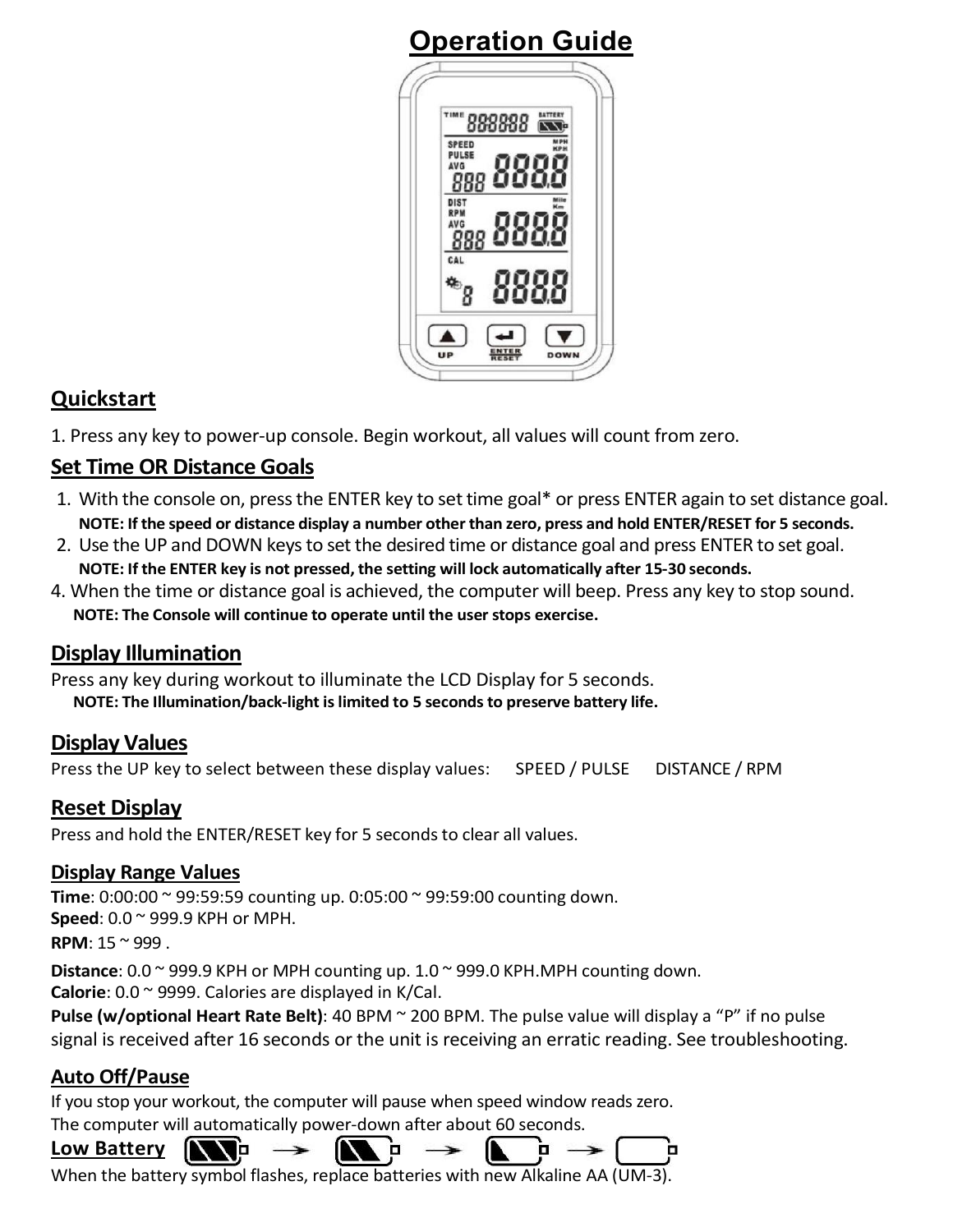## **Computer Settings/Calibration**

### **English/Metric**

Use a pen tip or pin to push the "k/m" button on the back of the console to switch English/Metric.

## **Calibration (Gear Ratios)**

Use a pen tip or pin to push the "3/5" button on the back of the console to switch between 1:3 and 1:5 ratios. (To check gear ratio, Consult your owners manual or count the revolutions of the flywheel By rotating the pedal crank one 360° revolution. If the flywheel rotates 3 times, your ratio is 1:3, if it turns 5 times, then it is 1:5.)

## **NOTE: Operating/Storage Temperatures**

Operating temperatures 0°C/32°F – 50°C/122°F. Storage temperatures -10°C/14°F – 60°C/140°F.

## **Re-syncing Console/Speed Sensor**

#### **Note: Pairing of the console and speed sensor has been performed during manufacturing.**

#### **Replacing the battery does not break the connection; therefore, pairing should not be required.**

**The console and speed sensor are paired to a unique frequency to avoid interference from other units.**  If the console or speed sensor is replaced, pairing of the two must be performed to re-establish the connection. If pairing is not performed, the speed sensor will not be able to transmit data to the console. Follow this procedure to pair the Console and Speed Sensor:

## **Console/Speed Sensor Procedure**

#### **NOTE: Please completely read all pairing instructions before beginning.**

- 1. Remove battery from Speed Sensor using a coin of proper thickness. Turn counter-clockwise to open.
- 2. While the console is off, press and hold the UP and ENTER buttons simultaneously. The word SPEED will begin flashing and a 30 second countdown will begin.
- 3. The console is now ready for pairing. Re-Install the battery into the Speed Sensor and secure battery cover clockwise WITHIN the 30 second countdown.
- 4. When the countdown stops, the pairing procedure should be complete. If the meter displays E1 or E5, the pairing process has failed; please go back to Step 1 to restart the pairing process. If pairing fails again, contact Bodycraft if you are in the USA or Canada. Or contact your dealer.

## **Troubleshooting**

#### **1. No speed reading or the reading fluctuates too much when pedaling.**

- a. Remove CR2032 Battery from Speed Sensor for 30 Seconds. Replace and test.
- b. Speed Sensor/Magnet gap may need adjusted. Adjust gap to about 5mm.
- c. The Magnet and Speed Sensor are out of alignment. The magnet must be aligned to the tip of the Speed Sensor.
- d. Speed Sensor Battery is low. Replace with a new CR2032 Battery.
- e. The Console may be receiving interference. Try relocating the bike.
- f. The Console and Speed Sensor are too far apart. Max range is

#### **2. "LO" is flashing on the Console.**

Battery is low in the console. Replace with new Alkaline AA (UM-3) batteries.

#### **3. No pulse reading or the pulse reading fluctuates is is incorrect.**

a. Heart Rate Belt battery\* is low. Replace battery and test.

\*NOTE: Some heart rate belts do not have a replaceable battery. Purchase a new compatible Heart Rate Belt.

- b. You may be receiving interference from another Heart Rate Belt or an electrical device located near the monitor. You can try relocating the cycle, or turn off nearby TV's, computer monitors, wireless alarm sensors, lighting that require ballasts, etc.
- c. Console Battery is low. Replace with new Alkaline AA (UM-3) batteries.

#### **4. Distance/RPM/Calories incorrect.**

- a. Check that the ratio is properly set for your cycle.
- b. Check that the Metric/English value is properly set.